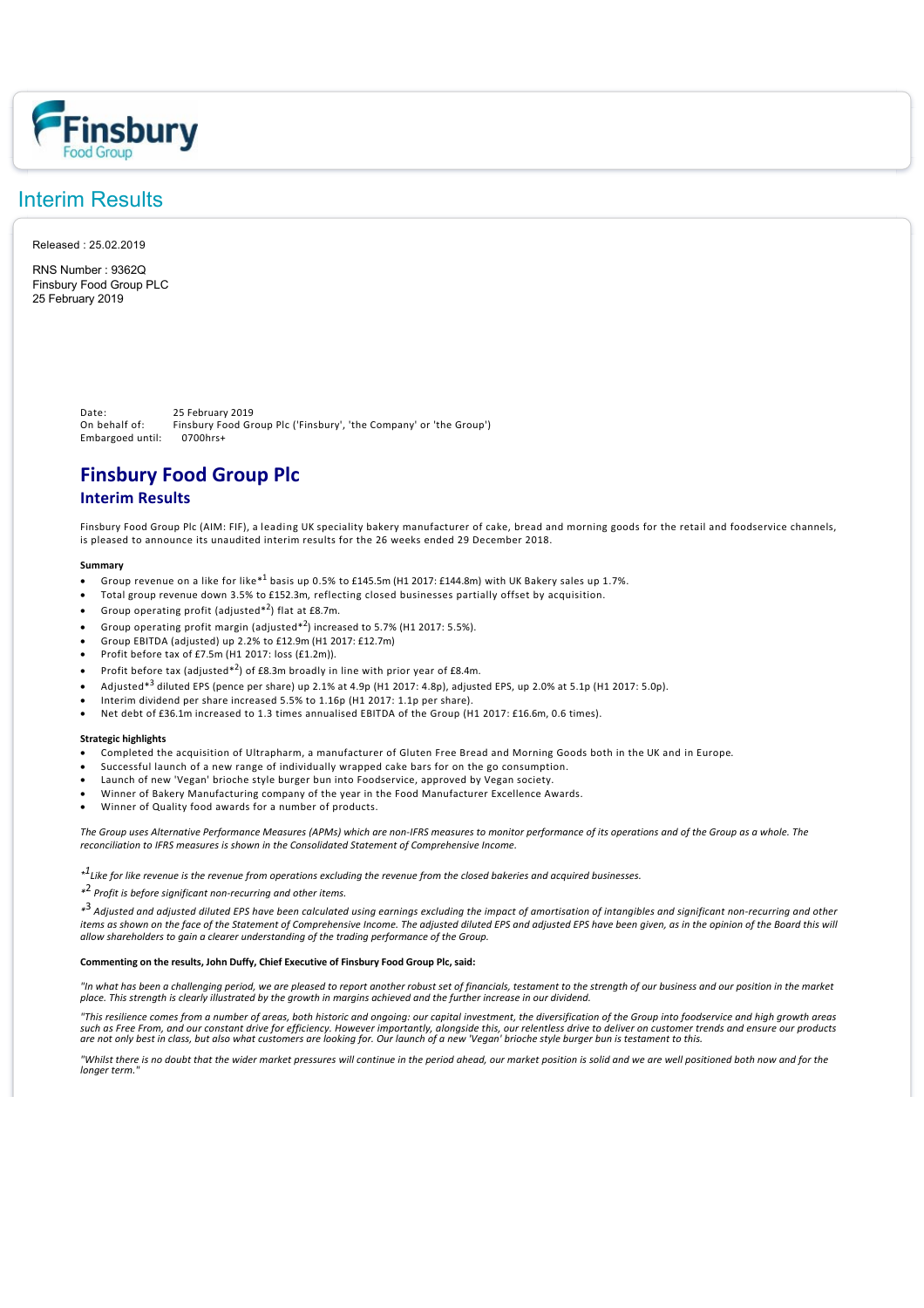*This announcement contains inside information.*

### **Contact:**

| <b>Finsbury Food Group</b><br>John Duffy (Chief Executive)<br>Steve Boyd (Finance Director) | www.finsburyfoods.co.uk | 029 20 357 500 |
|---------------------------------------------------------------------------------------------|-------------------------|----------------|
| <b>Cenkos Securities</b><br>Max Hartley<br>(Corporate Finance)                              |                         |                |
| Alma PR                                                                                     | finsbury@almapr.co.uk   | 020 3405 0205  |

Rebecca Sanders‐Hewett Sam Modlin

### **Notes to editors:**

- · Finsbury Food Group Plc (AIM: FIF) is a leading UK manufacturer of cake and bread bakery goods, supplying a broad range of blue chip customers within both the grocery retail and 'out of home eating' foodservice sectors including major multiples and leading foodservice providers.
- · The Company is one of the largest speciality bakery groups in the UK and, with its Overseas division, has sales in the financial year ending 30 June 2018 exceeding £300m.
- · The Company's bakery product range is comprehensive and includes:
	- o Large premium and celebration cakes.
	- o Small snacking cake formats such as cake slices and bites.
	- o Artisan, healthy lifestyle and organic breads through to rolls, muffins (sweet and savoury) and morning pastries, all of which are available both fresh and frozen dependent on customer channel requirements.
- The Company is one of the largest ambient cake manufacturers in the UK, a market valued at over £950 million (source: IRI, 52 w/e 8<sup>th</sup> December 2018). The annual retail bread and morning goods market has a value of £4.4 billion (source: Kantar Worldpanel 52 weeks to 30<sup>th</sup> December 2018). The UK foodservice bread and savoury morning goods bakery sector is worth approximately £743 million per annum (source: derived from MCA data for 52 weeks to 30<sup>th</sup> September 2018). The UK foodservice cake and sweet morning goods bakery sector is worth approximately £913 million per annum (UK foodservice data derived from MCA data for 52 weeks to 30<sup>th</sup> September 2018).
- The Company comprises a UK Bakery division and an Overseas division:
	- o The UK Bakery division has manufacturing sites in Cardiff, East Kilbride, Hamilton, Salisbury, Sheffield, and Manchester.
	- $\circ$  The Overseas division comprises the Company's 50% owned company, Lightbody Stretz Ltd, which supplies and distributes the Group's UK‐manufactured products and third party products, primarily to Europe.
- · Since the year end date of 30th June 2018, the Company completed the acquisition of Free From baker Ultrapharm, giving the Group a significant opportunity to access an exciting and high growth marketplace and manufacturing facilities in Pontypool in the UK and in Żywiec, Poland.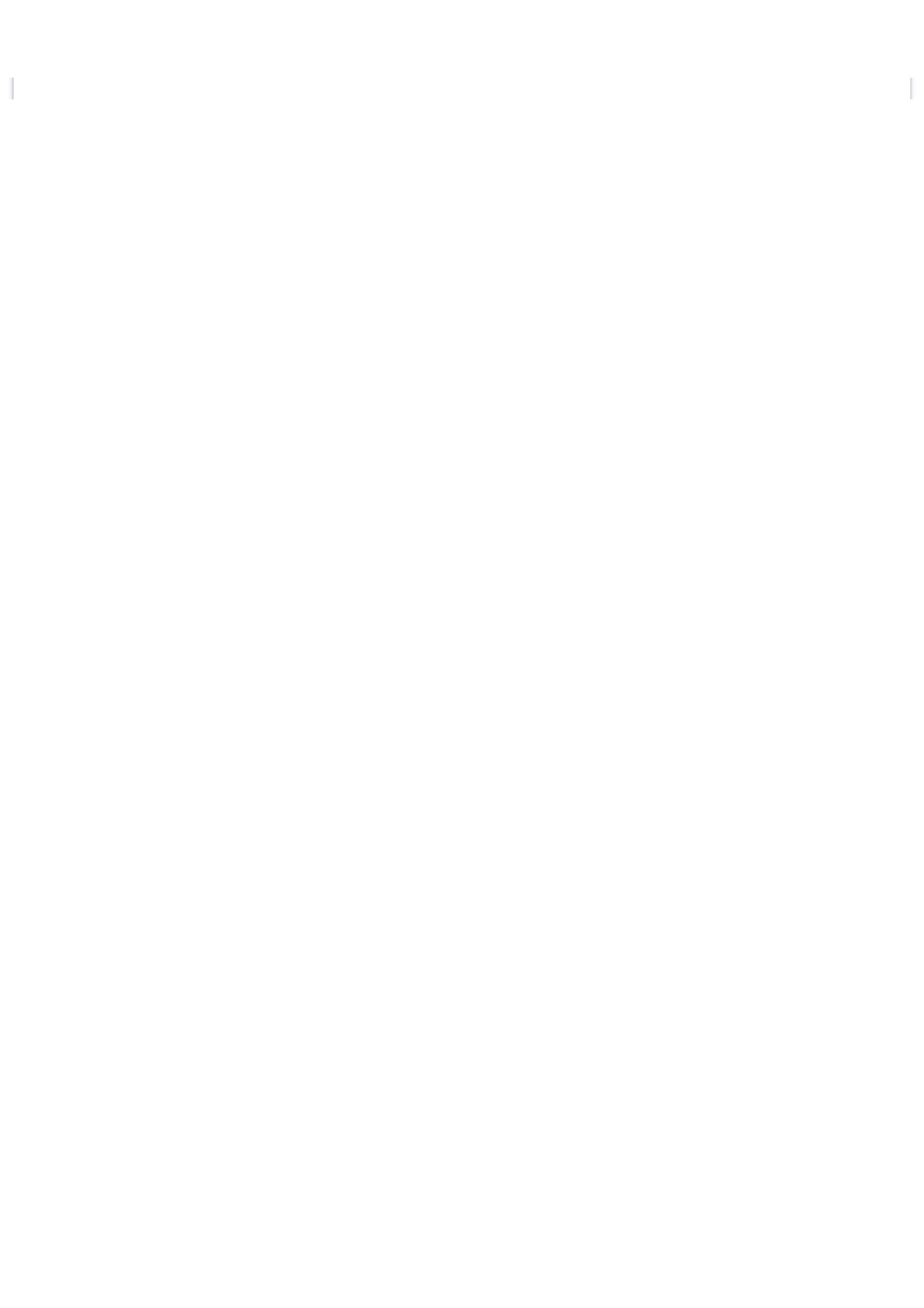#### **STRATEGY**

Our strategic objective is to create sustainable value for our shareholders, customers and other stakeholders through our vision to build the leading speciality bakery group in the UK. We produce a broad range of high-quality bread, cake and bakery snacking products targeted at growing channels and market niches. These deliver growth and differentiation for our major customers and fulfil the needs of end consumers.

Our strategy to achieve our vision is as follows:

- · Invest in our people and our manufacturing sites to form a strong foundation for us to deliver our strategy.
- Create innovative, high-quality bakery products that anticipate key market trends.
- · Ensure customer and consumer needs are at the heart of our decision making.
- · Develop a strong licensed brand portfolio to complement our core retailer brand relationships.
- Aim to succeed in both the retail grocery and out-of-home channels.
- Grow through a combination of organic growth and targeted acquisitions.

Our growth strategy will continue to be delivered through a combination of organic growth and targeted acquisitions. Future acquisitions will typically<br>consolidate our market share in existing product areas or introduce fu channels.

Net debt of £36.1 million at half year, equating to 1.3 times annualised EBITDA; which results in comfortable gearing alongside a strong balance sheet.<br>Following the acquisition, the Group has a E55.0 million revolving cre investment strategy.

Our core strategy is centred on generating returns for shareholders. Adjusted diluted earnings per share are up 2.1% year on year at 4.9p per share, adjusted earnings per share is up 2.0% at 5.1p per share.

A final dividend for the year to 30 June 2018 of 2.2p per share was paid on 21 December 2018 to shareholders on the register at the close of business on<br>23 November 2018. This brought the total dividend for the year to 30

The Board of Directors is announcing an interim dividend for the year ending 29 June 2019 of 1.16p per share (H1 2017: 1.1p per share), an increase of 5.5%.<br>The interim dividend will be paid on 26 April 2019 to shareholder participants in the Company's Dividend Re‐investment Plan will be 5 April 2019.

### **OUTLOOK**

We have continued to operate with market wide headwinds, but due to the work undertaken in previous periods, our resilient business has withstood these exceptional pressures well.

Looking forward, the Board expects stronger organic growth in the second half following new business wins and product launches. The UK grocery market<br>continues to be challenging with seemingly no rest in cost inflation. Th diversification of the Group remains a solid platform for the business, and will continue to benefit us given our access to higher growth opportunities such as the faster growing foodservice channel.

As one of the largest speciality bakery groups in the UK, we will continue to deliver and create innovative, high-quality bakery products in line with<br>customer needs, and drive growth organically and through acquisition. O businesses and continue to deliver our stated growth strategy.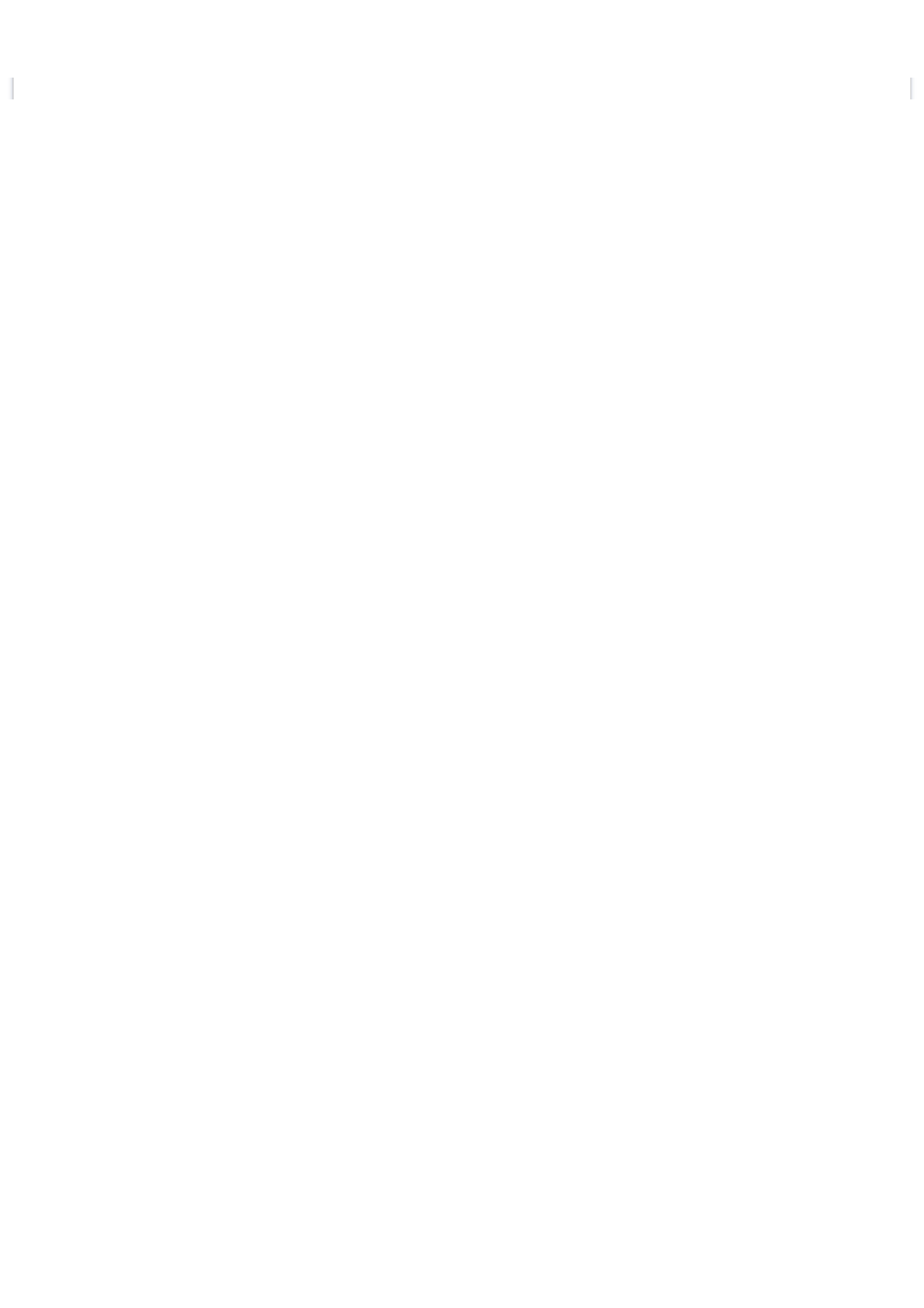### **OPERATING REVIEW**

### **Revenue and Operating Profit**

Group revenue, on a like for like basis excluding revenue from acquired and closed businesses increased in H1 2018 by 0.5% year on year to £145.5<br>million. Including the revenue from acquired and closed businesses the reven

### **UK Bakery**

|                         | H1 2018 fm | H1 2017 fm | Movement |
|-------------------------|------------|------------|----------|
| Revenue                 | 133.4      | 140.5      | $-5.0%$  |
| <b>Operating profit</b> | 7.4        | .          | $+0.6%$  |
| <b>Operating margin</b> | 5.5%       | 5.2%       |          |

UK Bakery comprises the supply of cake, bread and morning goods in the Grocery and Foodservice channels. Revenue in the period decreased by 5.0% to<br>£133.4 million driven by the loss of the revenues from the closure of loss 1.7%. The closure of the bakeries has however underpinned the operating profit which at £7.4 million has remained broadly flat year on year.

The grocery ambient cake and the bread and morning goods markets are both large mature markets. The grocery ambient cake market sees year on year<br>volume growth of +0.8% and value growth of +1.4% (Source: IRI 26 weeks endin year on year volume growth of +1.0% and value growth of +2.7% (source: Kantar Worldpanel 24 weeks ending 30<sup>th</sup> December 2018).

The growth in UK Bakery operating profit margin from 5.2% to 5.5% is a consequence of the closure of loss-making bakeries. The Bakery sector continues<br>to face commodity head winds, now led by flour, continuing labour infl

### **Overseas**

|                         | H1 2018 £m | H1 2017 fm | <b>Movement</b> |
|-------------------------|------------|------------|-----------------|
| Revenue                 | 18.9       | 17.3       | +9.3%           |
| <b>Operating profit</b> | 1.3        | ⊥.∠        | $+8.0%$         |
| <b>Operating margin</b> | 6.9%       | 7.0%       |                 |

The Overseas business comprises Lightbody Europe which trades primarily in France, specialising in the import and sale of premium UK manufactured<br>food products and is an important channel into Europe for Group UK manufactu

The business is exposed to the Euro but the consistency of the Euro over the two reporting periods means that there is little impact on sales and profit.<br>When excluding the revenue from the acquisition, like for like sales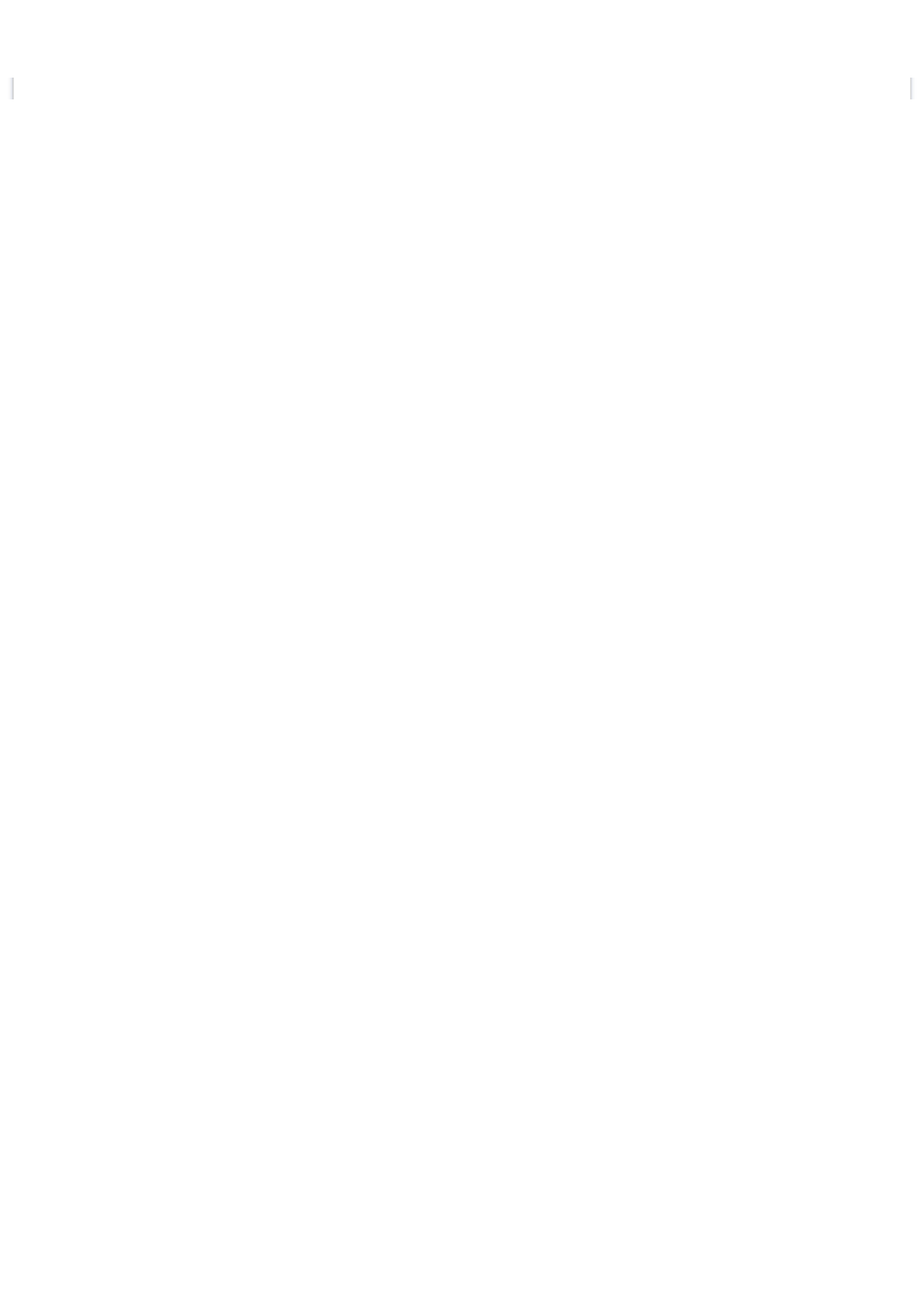### **Interest Payable**

Interest payable and credits (H1 2017: charges) on related interest rate swaps on the Group's bank debt in H1 2018 was £392,000 (H1 2017: £331,000), an<br>increase of £61,000. The increase in charges is a consequence of the h Limited in September 2018.

#### **Taxation**

The Group's effective tax rate in H1 2018 was 19.9%, which compares to 21.2% in H1 2017. The effective rates represent a blend of the UK and French corporation tax rates. There was a decrease in the blended rate driven by a lower proportion of profits charged at the higher French corporation tax rate in the current year.

### **Earnings per share**

The Group considers both adjusted and adjusted diluted earnings per share to be the most appropriate EPS measure. The adjusted earnings per share<br>were up 2.0% to 5.1p, (H1 2017: 5.0p) and adjusted diluted earnings per shar is given in Note 7.

### **FINANCIAL REVIEW**

### **Cash flow and net debt**

Cash inflow from operating profit before changes in working capital was f12.9 million, which compares with f12.7 million in H1 2017. Net debt at 29<br>December 2018 was f36.1 million which compares to f16.6 million at H1 2017

#### **Pensions**

The Group has one defined benefit pension scheme within its Memory Lane Cake business in Cardiff. All remaining group companies have defined contribution schemes. The Memory Lane Cake pension scheme has been closed to future accruals and new members since 31 May 2010. The net pension<br>deficit (before related deferred tax) was £10,536,000 at 30 June 2018, the nex contributions (including the PPF levy) were £185,000 in the six months to 29 December 2018 (H1 2017: £199,000).

#### **Principal risks and uncertainties**

A number of risks and uncertainties have been identified that could potentially have a material impact on the financial position of the Group. These are set out in the Risk Report Section of the Annual Report for the year to 30 June 2018 and the Board considers these remain applicable.

Commodity price inflation and the National Living Wage legislation presents a challenge that the Group is preparing for through a number of initiatives.<br>Adjusting and mitigating the impact will take time and will require e

### **Forward looking statements**

Throughout this report certain statements have been made which are forward looking. These statements have been made based on latest knowledge and expectations of the future. The Board considers the statements to be reasonable. Inevitably there are risks associated with these forward‐looking statements which are usually outside the control of the Group. Actual results or performance may therefore differ from the outcome implied by these forward‐looking statements.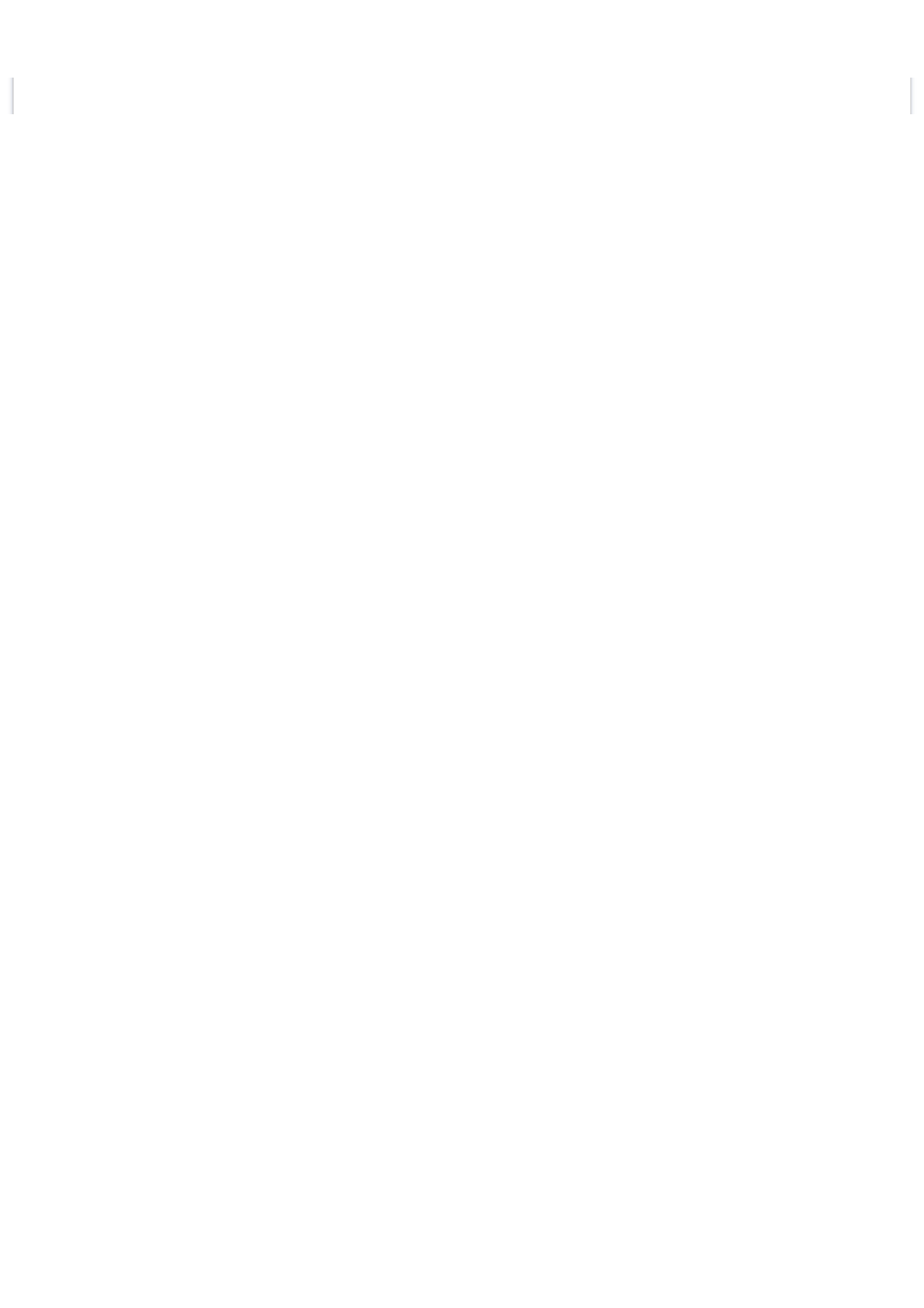# **Consolidated Statement of Comprehensive Income (unaudited)**

|                                   |                          | Unaudited 26 weeks ended |                     |             | Unaudited 26 weeks ended |                           |
|-----------------------------------|--------------------------|--------------------------|---------------------|-------------|--------------------------|---------------------------|
|                                   |                          | 29 December 2018         |                     |             | 30 December 2017         |                           |
|                                   |                          | £000                     |                     |             | £000                     |                           |
|                                   |                          | Significant              |                     |             | Significant              |                           |
|                                   |                          | non-recurring            | <b>Consolidated</b> |             | non-                     | Consolidated Statement of |
|                                   | Adjusted                 | and other                | <b>Statement of</b> | Adjusted    | recurring                | Comprehensive Income      |
|                                   | Operating                | accounting               | Comprehensive       | Operating   | and other                |                           |
|                                   | Performance              | items                    | Income              | Performance | accounting               |                           |
|                                   |                          |                          |                     |             | items                    |                           |
| Revenue                           | 152,337                  | $\overline{a}$           | 152,337             | 157,787     |                          | 157,787                   |
| Cost of sales                     | (106, 120)               | $\overline{\phantom{a}}$ | (106, 120)          | (110, 292)  |                          | (110, 292)                |
| <b>Gross profit</b>               | 46,217                   |                          | 46,217              | 47,495      |                          | 47,495                    |
| Administrative                    | (37, 550)                | (680)                    | (38, 230)           | (38, 788)   | (9, 595)                 | (48, 383)                 |
| expenses                          |                          |                          |                     |             |                          |                           |
| <b>Results from</b>               |                          |                          |                     |             |                          |                           |
| operating activities              | 8,667                    | (680)                    | 7,987               | 8,707       | (9, 595)                 | (888)                     |
| Finance expense                   | (392)                    | (110)                    | (502)               | (331)       | 11                       | (320)                     |
| Share of losses of                |                          |                          |                     |             |                          |                           |
| associates after tax              | $\overline{\phantom{a}}$ | $\overline{\phantom{a}}$ | $\overline{a}$      | (11)        | $\sim$                   | (11)                      |
| <b>Profit before taxation</b>     | 8,275                    | (790)                    | 7,485               | 8,365       | (9,584)                  | (1, 219)                  |
| Taxation                          | (1,641)                  | 147                      | (1, 494)            | (1, 772)    | 1,691                    | (81)                      |
| Profit after tax and              |                          |                          |                     |             |                          |                           |
| total comprehensive               | 6,634                    | (643)                    | 5,991               | 6,593       | (7,893)                  | (1,300)                   |
| income                            |                          |                          |                     |             |                          |                           |
| Profit/(loss)<br>attributable to: |                          |                          |                     |             |                          |                           |
| Equity holders of                 |                          |                          | 5,525               |             |                          | (1, 810)                  |
| the parent                        |                          |                          |                     |             |                          |                           |
| Non-controlling                   |                          |                          | 466                 |             |                          | 510                       |
| interest                          |                          |                          |                     |             |                          |                           |
| Profit/(loss) and total           |                          |                          |                     |             |                          |                           |
| comprehensive                     |                          |                          |                     |             |                          |                           |
| income for the period             |                          |                          | 5,991               |             |                          | (1,300)                   |
|                                   |                          |                          |                     |             |                          |                           |
| Earnings per share                |                          |                          |                     |             |                          |                           |
| (pence)                           |                          |                          |                     |             |                          |                           |
| <b>Basic</b>                      | 5.1                      |                          | 4.3                 | 5.0         |                          | (1.4)                     |
| Diluted basic                     | 4.9                      |                          | 4.2                 | 4.8         |                          | (1.4)                     |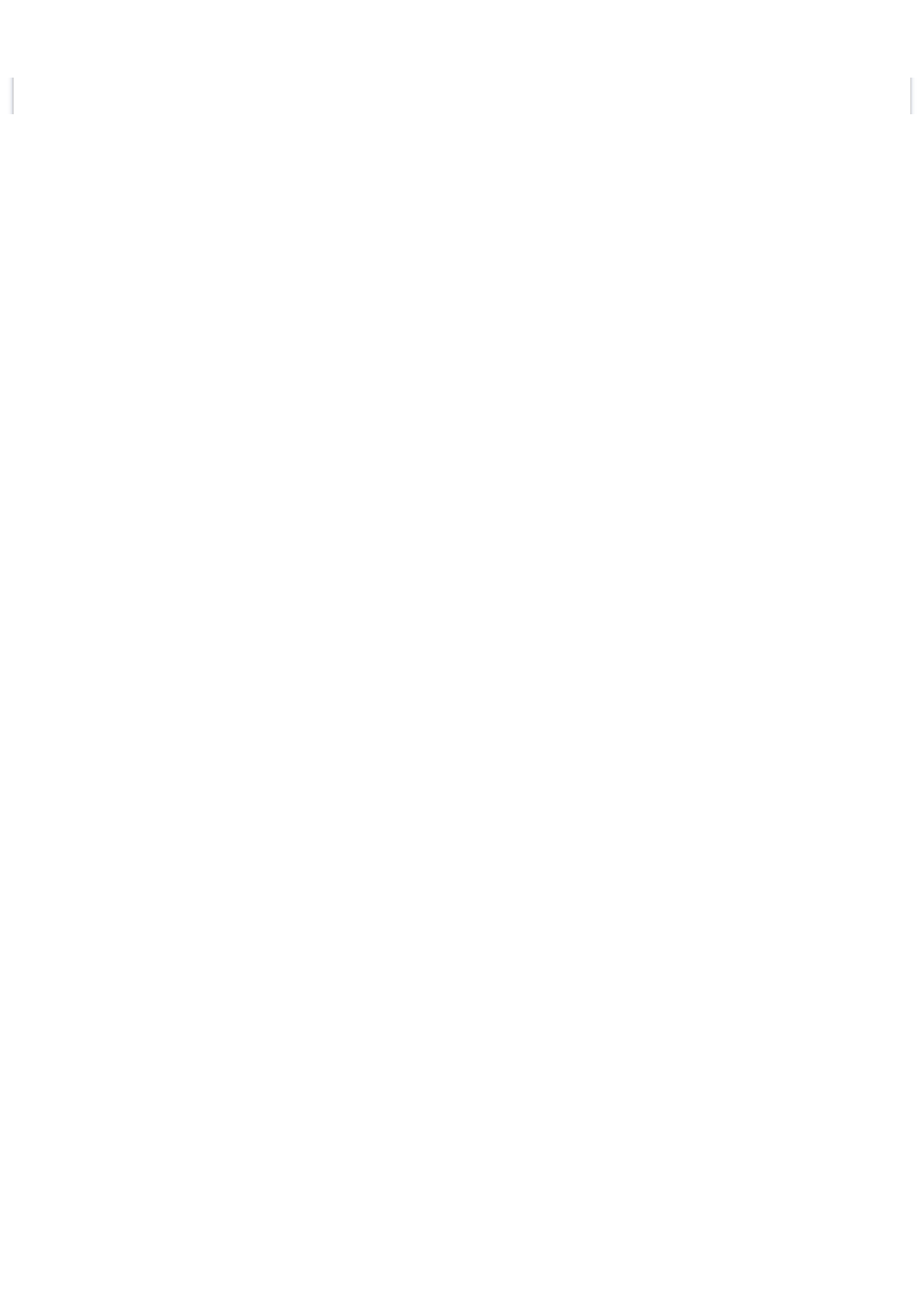# **Consolidated Statement of Financial Position (unaudited)**

|                                                               |      | <b>Unaudited</b> | Unaudited  | Audited    |
|---------------------------------------------------------------|------|------------------|------------|------------|
|                                                               |      | 29               | 30         | 30         |
|                                                               |      | December         | December   | June       |
|                                                               |      | 2018             | 2017       | 2018       |
|                                                               | Note | £000             | £000       | £000       |
| Non-current assets                                            |      |                  |            |            |
| Intangibles                                                   |      | 95,307           | 81,965     | 83,313     |
| Property, plant and equipment                                 |      | 57,538           | 47,446     | 49,922     |
| Investments in equity accounted investees                     |      |                  | 258        |            |
| Other financial assets                                        |      | 28               | 28         | 28         |
| Deferred tax assets                                           |      | 3,890            | 5,158      | 3,890      |
|                                                               |      | 156,763          | 134,855    | 137,153    |
|                                                               |      |                  |            |            |
| <b>Current assets</b>                                         |      |                  |            |            |
| Inventories                                                   |      | 18,384           | 13,257     | 13,456     |
| Trade and other receivables                                   |      | 52,206           | 50,832     | 44,575     |
| Cash and cash equivalents                                     | 8    | 10,715           | 4,106      | 9,363      |
| Other financial assets - fair value of foreign exchange       |      | 503              | 490        | 558        |
| contracts                                                     |      |                  |            |            |
|                                                               |      | 81,808           | 68,685     | 67,952     |
| <b>Total assets</b>                                           |      | 238,571          | 203,540    | 205,105    |
|                                                               |      |                  |            |            |
|                                                               |      |                  |            |            |
| <b>Current liabilities</b>                                    |      |                  |            |            |
| Other interest bearing loans and borrowings                   | 8    | (46, 491)        | (16, 315)  | (24, 685)  |
| Trade and other payables                                      |      | (62,080)         | (61, 831)  | (55, 598)  |
| Provisions                                                    |      | (2,988)          | (6, 621)   | (3,798)    |
| Deferred consideration                                        |      | (970)            |            |            |
|                                                               |      |                  |            |            |
| Other financial liabilities - interest rate swaps/ fair value |      |                  |            |            |
| of foreign exchange contracts                                 |      | (28)             | (65)       | (40)       |
| Current tax liabilities                                       |      | (562)            | (1,093)    |            |
|                                                               |      | (113, 119)       | (85, 925)  | (84, 121)  |
| <b>Non-current liabilities</b>                                |      |                  |            |            |
|                                                               | 8    |                  |            |            |
| Other interest-bearing loans and borrowings                   |      |                  | (4, 353)   |            |
| Provisions and other liabilities                              |      | (3,976)          | (211)      | (4,623)    |
| Deferred consideration                                        |      | (1,769)          |            |            |
| Deferred tax liabilities                                      |      | (1, 348)         | (1, 278)   | (1, 243)   |
| Pension fund liability                                        |      | (10, 536)        | (10, 498)  | (10, 536)  |
|                                                               |      | (17, 629)        | (16, 340)  | (16, 402)  |
|                                                               |      |                  |            |            |
| <b>Total liabilities</b>                                      |      | (130,748)        | (102, 265) | (100, 523) |
|                                                               |      |                  |            |            |
| Net assets                                                    |      | 107,823          | 101,275    | 104,582    |
|                                                               |      |                  |            |            |
| Equity attributable to equity holders of the parent           |      |                  |            |            |
| Share capital                                                 | 9    | 1,304            | 1,304      | 1,304      |
| Share premium account                                         |      | 64,956           | 64,956     | 64,956     |
| Capital redemption reserve                                    |      | 578              | 578        | 578        |
| Employee share reserve                                        |      | (3, 282)         | (3, 282)   | (3, 282)   |
| Retained earnings                                             |      | 41,729           | 35,322     | 38,954     |
| Total shareholders' equity                                    |      | 105,285          | 98,878     | 102,510    |
| Non-controlling interest                                      |      | 2,538            | 2,397      | 2,072      |
| <b>Total equity</b>                                           |      | 107,823          | 101,275    | 104,582    |

## **Consolidated Statement of Changes in Equity (unaudited)**

|                                                                         | Share<br>capital<br>£000 | Share<br>premium<br>£000 | Capital<br>redemption<br>reserve<br>£000 | <b>Employee</b><br>share<br>reserve<br>£000 | Retained<br>earnings<br>£000 | Non-<br>controlling<br>interest<br>£000 | Total<br>equity<br>£000 |
|-------------------------------------------------------------------------|--------------------------|--------------------------|------------------------------------------|---------------------------------------------|------------------------------|-----------------------------------------|-------------------------|
| Balance as at 1 July 2017                                               | 1,304                    | 64,956                   | 578                                      | (3,585)                                     | 39,862                       | 1,887                                   | 105,002                 |
| (Loss)/Profit for the 26 weeks                                          |                          |                          |                                          |                                             |                              |                                         |                         |
| ended 30 December 2017                                                  |                          |                          |                                          | $\overline{\phantom{a}}$                    | (1, 810)                     | 510                                     | (1,300)                 |
| Other comprehensive                                                     |                          |                          |                                          | ٠                                           |                              |                                         |                         |
| income                                                                  |                          |                          |                                          |                                             |                              |                                         |                         |
| Total comprehensive income                                              |                          |                          |                                          |                                             |                              |                                         |                         |
| for the period                                                          |                          |                          |                                          | ٠                                           | (1, 810)                     | 510                                     | (1,300)                 |
| Transactions with owners,<br>recorded directly in equity:<br>Own shares |                          |                          |                                          | 303                                         | (218)                        |                                         | 85                      |
| issued/(acquired)                                                       |                          |                          |                                          |                                             |                              |                                         |                         |
| Foreign exchange differences                                            |                          |                          |                                          |                                             | 41                           |                                         | 41                      |
| Dividends paid                                                          |                          |                          |                                          | $\overline{\phantom{a}}$                    | (2, 553)                     |                                         | (2, 553)                |
| Balance as at 30 December 2017                                          | 1,304                    | 64,956                   | 578                                      | (3, 282)                                    | 35,322                       | 2,397                                   | 101,275                 |
| Profit for the 26 weeks ended<br>30 June 2018                           |                          |                          |                                          |                                             | 3,990                        | 474                                     | 4,464                   |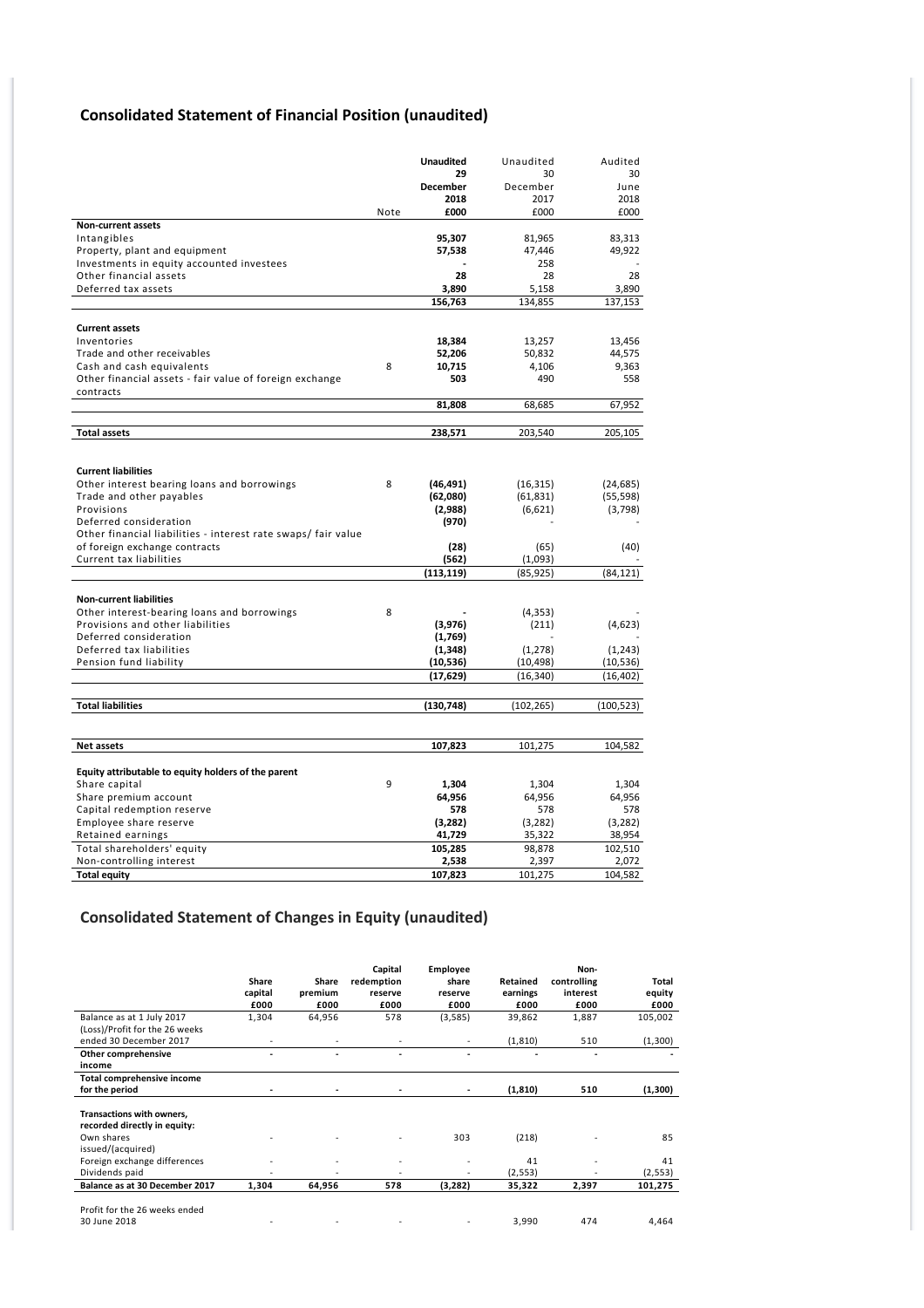| Other comprehensive<br>income/(expense):                  |       |        |     |          |                   |                |                     |
|-----------------------------------------------------------|-------|--------|-----|----------|-------------------|----------------|---------------------|
| Remeasurement on defined                                  |       |        |     |          |                   |                |                     |
| benefit pension                                           |       |        |     |          | (172)             |                | (172)               |
| Deferred tax movement on                                  |       |        |     |          |                   |                |                     |
| pension scheme                                            |       |        |     |          | 29                |                | 29                  |
| remeasurement                                             |       |        |     |          |                   |                |                     |
| Other comprehensive                                       |       |        |     | ä,       | (143)             |                | (143)               |
| income                                                    |       |        |     |          |                   |                |                     |
| Total comprehensive income                                |       |        |     |          |                   |                |                     |
| for the period                                            |       |        |     |          | 3,847             | 474            | 4,321               |
|                                                           |       |        |     |          |                   |                |                     |
| Transactions with owners,                                 |       |        |     |          |                   |                |                     |
| recorded directly in equity:                              |       |        |     |          |                   |                |                     |
| Own shares acquired                                       |       |        |     |          | $\mathbf{1}$      |                | 1                   |
| Impact of share based                                     |       |        |     |          | 1,138             |                | 1,138               |
| payments                                                  |       |        |     |          |                   |                |                     |
| Deferred tax on share                                     |       |        |     |          | 58                |                | 58                  |
| options                                                   |       |        |     |          |                   |                |                     |
| Foreign exchange differences                              |       |        |     |          | (7)               |                | (7)                 |
| Dividends paid<br>Balance as at 30 June 2018              | 1,304 | 64,956 | 578 | (3, 282) | (1,405)<br>38,954 | (799)<br>2,072 | (2, 204)<br>104,582 |
|                                                           |       |        |     |          |                   |                |                     |
| Profit for the 26 weeks ended                             |       |        |     |          |                   |                |                     |
| 29 December 2018                                          |       |        |     |          | 5,525             | 466            | 5,991               |
| Other comprehensive                                       |       |        |     |          |                   |                |                     |
| income                                                    |       |        |     |          |                   |                |                     |
| Total comprehensive income                                |       |        |     |          |                   |                |                     |
| for the period                                            |       |        |     |          | 5,525             | 466            | 5,991               |
|                                                           |       |        |     |          |                   |                |                     |
| Transactions with owners,<br>recorded directly in equity: |       |        |     |          |                   |                |                     |
| Own shares                                                |       |        |     |          |                   |                |                     |
| issued/(acquired)                                         |       |        |     |          |                   |                |                     |
| Foreign exchange differences                              |       |        |     |          | 59                |                | 59                  |
| Dividends paid                                            |       |        |     |          | (2,809)           |                | (2,809)             |
| <b>Balance as at 29 December</b>                          | 1,304 | 64,956 | 578 | (3, 282) | 41,729            | 2,538          | 107,823             |
| 2018                                                      |       |        |     |          |                   |                |                     |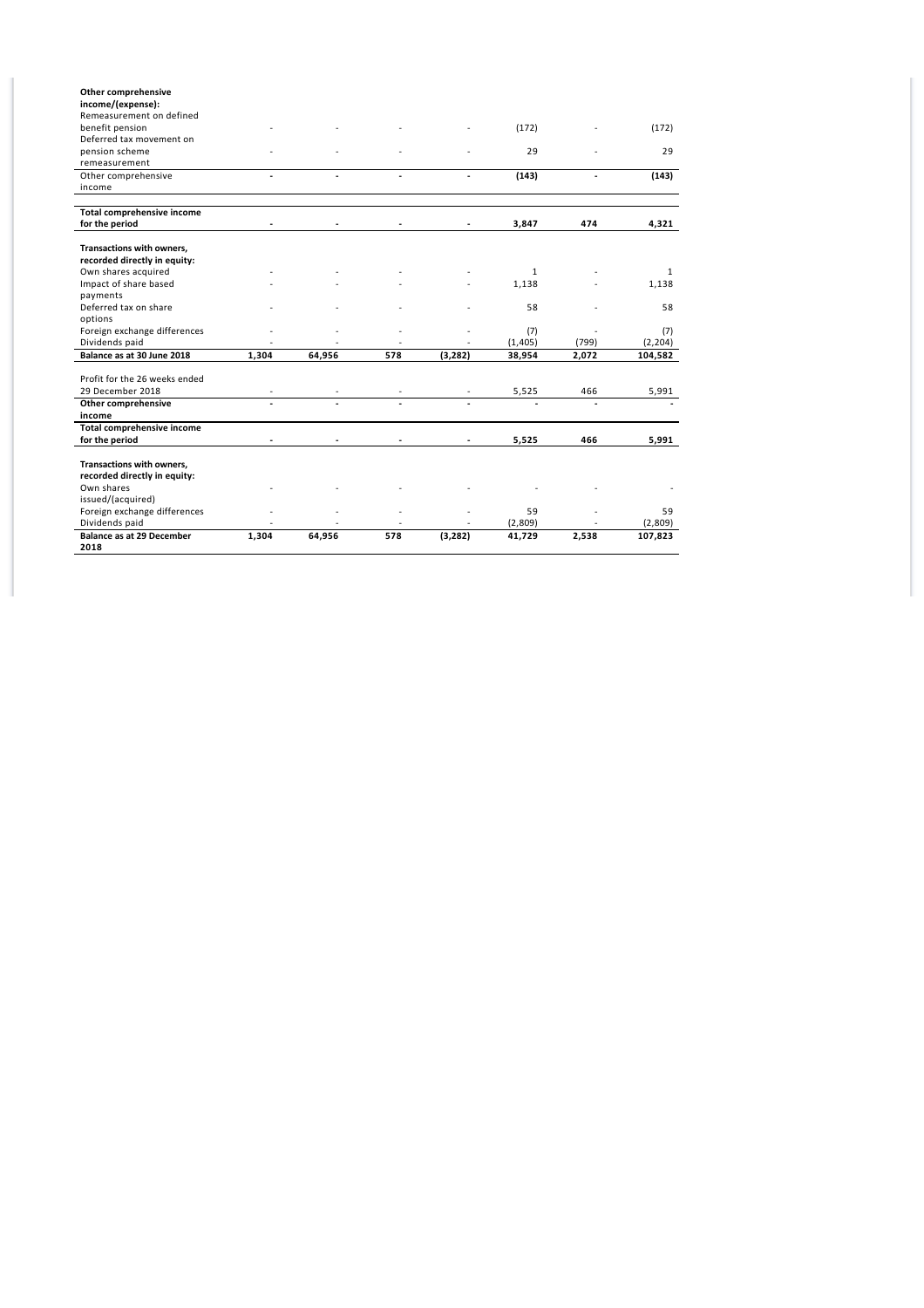$\label{eq:1}$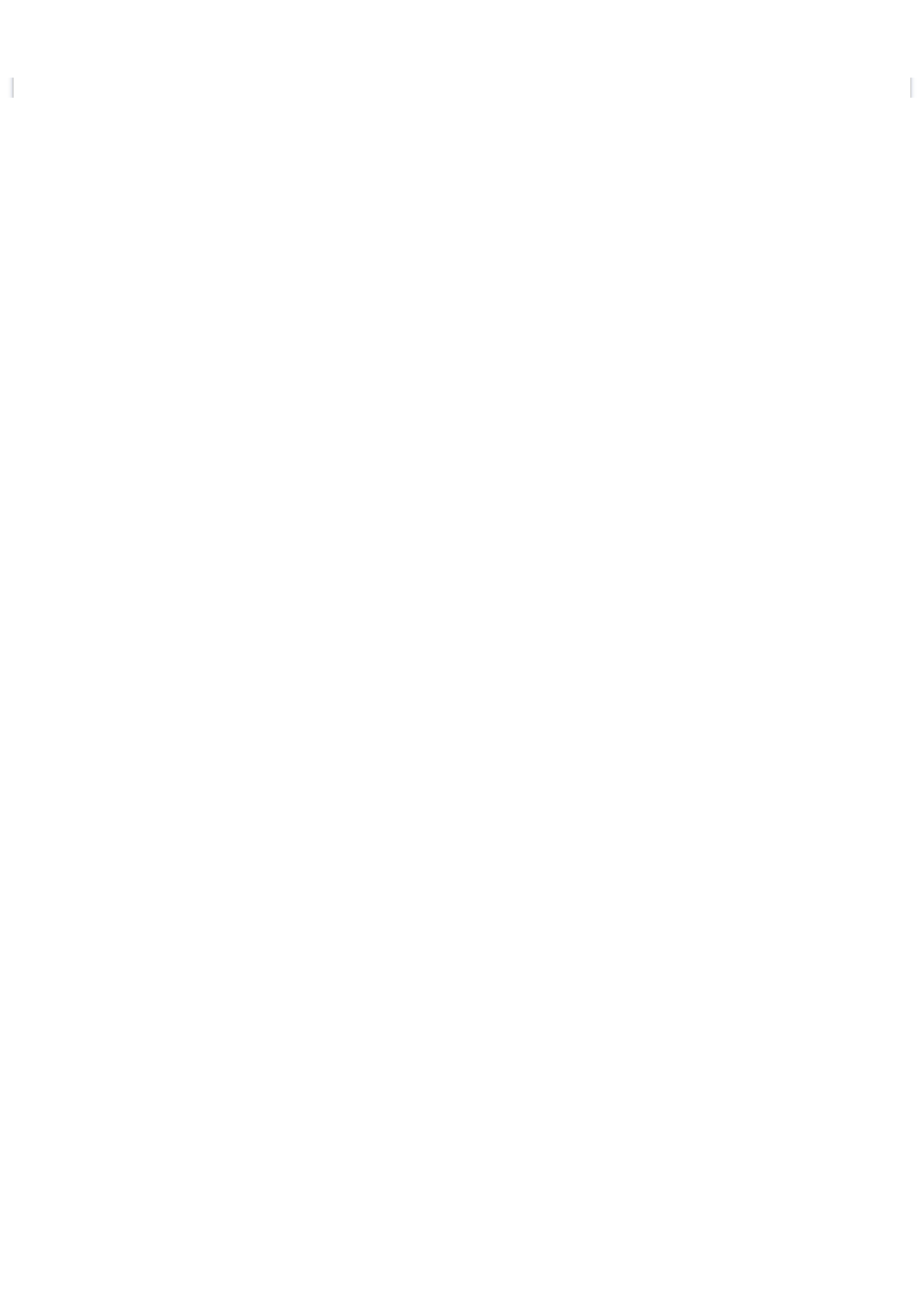## **Consolidated Cash Flow Statement (unaudited)**

|                                                      |             | <b>Unaudited</b> | Unaudited   | Audited        |
|------------------------------------------------------|-------------|------------------|-------------|----------------|
|                                                      |             | 26 weeks         | 26 weeks    | 52 weeks       |
|                                                      |             | ended            | ended       | ended          |
|                                                      |             | 29 December      | 30 December | 30 June        |
|                                                      |             | 2018             | 2017        | 2018           |
|                                                      | <b>Note</b> | £000             | £000        | £'000          |
| Cash flows from operating activities                 |             |                  |             |                |
| (Loss)/profit after taxation for the period          |             | 5,991            | (1,300)     | 3,164          |
| Adjustments for:                                     |             |                  |             |                |
| Taxation                                             |             | 1,494            | 81          | 1.311          |
| Finance expenses                                     | 6           | 502              | 320         | 762            |
| Share of losses of associates after tax              |             |                  | 11          |                |
| Depreciation                                         |             | 3,909            | 3,694       | 7,041          |
| Amortisation of intangibles                          |             | 369              | 269         | 715            |
| Significant non-recurring expenses                   |             | 692              | 9,683       | 13,067         |
| Movement in fair value foreign exchange contracts    |             | (12)             | (88)        | (49)           |
| Contributions by employer to pension scheme          |             |                  |             | (411)          |
| Operating profit before changes in working capital   |             | 12,945           | 12,670      | 25,600         |
|                                                      |             |                  |             |                |
| Changes in working capital                           |             |                  |             |                |
| Increase in inventories                              |             | (3,728)          | (574)       | (757)          |
| (Increase)/decrease in trade and other receivables   |             | (5, 566)         | (343)       | 6,235          |
| Increase/(decrease) in trade and other payables      |             | 4,036            | 918         | (4, 160)       |
| Cash generated from operations                       |             | 7,687            | 12,671      | 26,918         |
|                                                      |             |                  |             |                |
| Costs associated with closure of operations          |             | (2, 475)         | (2, 425)    | (4,594)        |
| Interest paid                                        |             | (325)            | (323)       | (634)          |
| Corporation taxes paid                               |             | (475)            | (1,789)     | (3, 338)       |
| Net cash generated from operating activities         |             | 4,412            | 10,559      | 18,352         |
|                                                      |             |                  |             |                |
| Cash flows from investing activities                 |             |                  |             |                |
| Purchase of property, plant & equipment              |             | (5, 169)         | (4, 874)    | (12,606)       |
| Purchase of subsidiary companies                     |             | (16, 915)        |             |                |
| Disposal of property, plant and equipment            |             |                  |             | 768            |
| Net cash used in investing activities                |             | (22,084)         | (4, 874)    | (11, 838)      |
|                                                      |             |                  |             |                |
| Cash flows from financing activities                 |             |                  |             |                |
| Repayment of bank loans                              |             |                  | (1, 468)    | (8, 794)       |
| Drawdown of revolving credit                         |             | 21,772           | 2,500       | 25,000         |
| (Repayment)/drawdown of invoice discounting          |             |                  | (749)       | (11, 646)      |
| (Repayment) of asset finance facilities              |             |                  | (33)        | (57)           |
| Options exercised                                    |             |                  | 85          | 86             |
| Non-controlling interest dividend paid               |             |                  |             | (799)          |
| Dividend paid to shareholder                         |             | (2,809)          | (2, 553)    | (3,958)        |
|                                                      |             |                  |             |                |
| Net cash in/(out) from financing activities          |             | 18,963           | (2, 218)    | (168)          |
|                                                      |             |                  |             |                |
| Net increase/(decrease) in cash and cash equivalents |             | 1,291            | 1,042       | 6,346<br>3,024 |
| Opening cash and cash equivalents                    |             | 9,363<br>61      | 3,024       |                |
| Effect of exchange rate fluctuation                  |             |                  | 40          | (7)            |
| Cash and cash equivalents at end of the period       |             | 10,715           | 4.106       | 9.363          |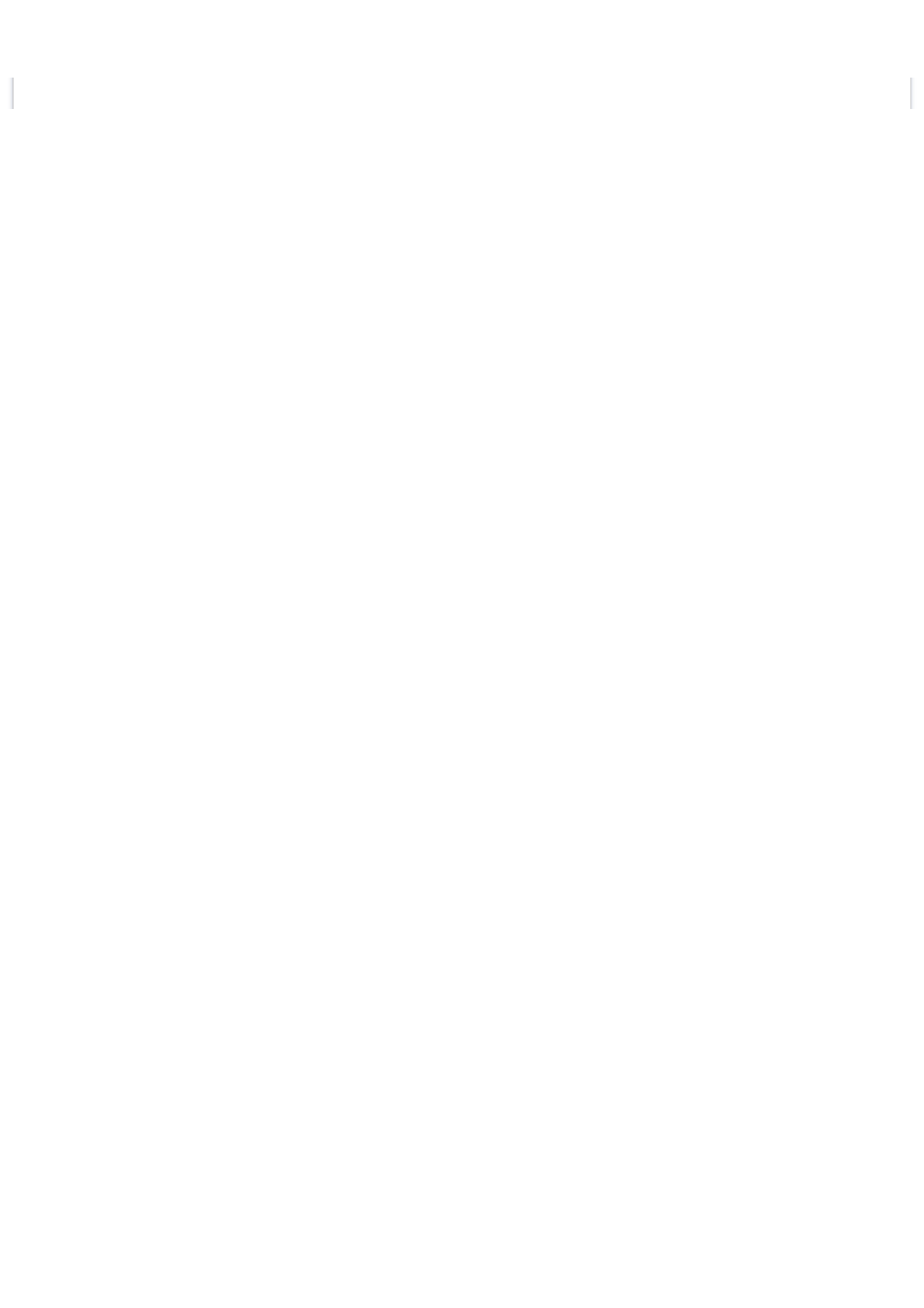## **NOTES TO THE FINANCIAL STATEMENTS**

### **1) BASIS OF PREPARATION**

This interim report, which is unaudited, does not constitute statutory accounts within the meaning of section 434(3) of the Companies Act 2006. The comparative figures for the financial year ended 30 June 2018 have been extracted from the statutory accounts for that year. Those accounts, which were prepared in accordance with International Financial Reporting Standards as adopted by the EU ("adopted IFRSs"), have been reported on by the company's auditor and delivered to the registrar of companies. The report of the auditor was (i) unqualified, (ii) did not include a reference to any matters to which the auditor drew attention by way of emphasis without qualifying their report, and (iii) did not contain a statement under section 498(2) or (3) of the Companies Act 2006.

It should be noted that current liabilities exceed current assets. Having reviewed the Group's short and medium‐term plans and available financial facilities, the Board has reasonable expectations that the Group has adequate resources to continue in operational existence for the foreseeable future. The Group has stayed within its banking facilities during the period, meeting covenant requirements. The Group has a £55m revolving credit facility plus scope for the facility to be increased by up to a further £35m. In addition, the Group has a strong trade debtor book and strong asset backing. Accordingly, the Board continues to adopt the going concern basis in preparing the Financial Statements.

### **2) ACQUISITION**

On 3 September 2018 the Group acquired the entire share capital of Ultrapharm Limited (Ultrapharm) for £16.9 million plus up to £3 million payable in annual instalments to the period to 30 June 2021 and a final incentive payment subject to performance criteria over the period to 30 June 2021. As a specialist 'Free From' bakery, the business has an extensive product range including bread, buns & rolls and other morning goods. Ultrapharm has a diverse customer base with long term blue‐chip customers, including Finsbury itself, where it supplies Free From products to Lightbody Europe.

The cash outflow under 'purchase of a subsidiary' of £16,915,000 on the face of the Consolidated Cash Flow Statement in the 26 weeks to 29 December 2018 relates to the following:

|                                                            | £000   |
|------------------------------------------------------------|--------|
| Initial consideration                                      | 14,869 |
| Debt settled                                               | 2,792  |
| Cash acquired                                              | (746)  |
| Cash consideration (excluding acquisition costs)           | 16,915 |
| Working capital adjustment                                 | (60)   |
| Discounted deferred consideration net of deferred taxation | 2,738  |
| Total consideration including working capital adjustment   | 19.593 |

The acquisition had the following effect on the Group's assets and liabilities:

|                                            | Pre fair value acquisition |
|--------------------------------------------|----------------------------|
|                                            | carrying amount            |
|                                            | £000                       |
| Acquiree's net assets at acquisition date: |                            |
| Property, plant and equipment              | 6,385                      |
| Stock                                      | 1,200                      |
| Trade and other receivables                | 2,392                      |
| Deferred tax liability                     | (88)                       |
| Trade and other payables                   | (2,652)                    |
| Net identifiable assets                    | 7,237                      |
| Goodwill / Intangibles                     | 12,356                     |
|                                            | 19,593                     |

The Group is in the process of establishing fair values for the acquired identifiable assets. Goodwill and intangibles are shown as one amount in the table above as the Group is working through an exercise to correctly identify and value any intangible assets acquired. The post acquisition revenue included within these financial results amounts to £6,458,000 and an operating profit of £240,000.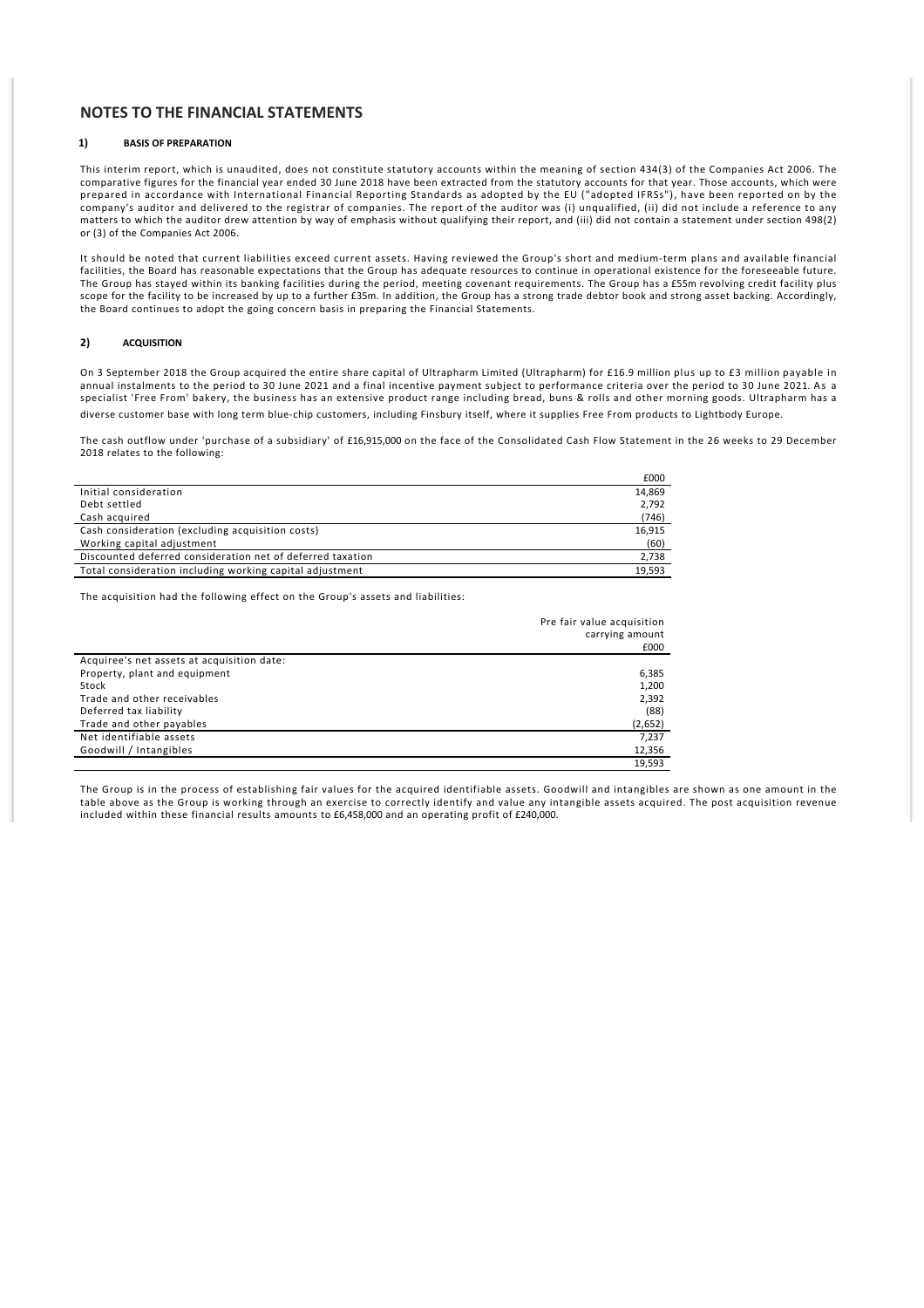l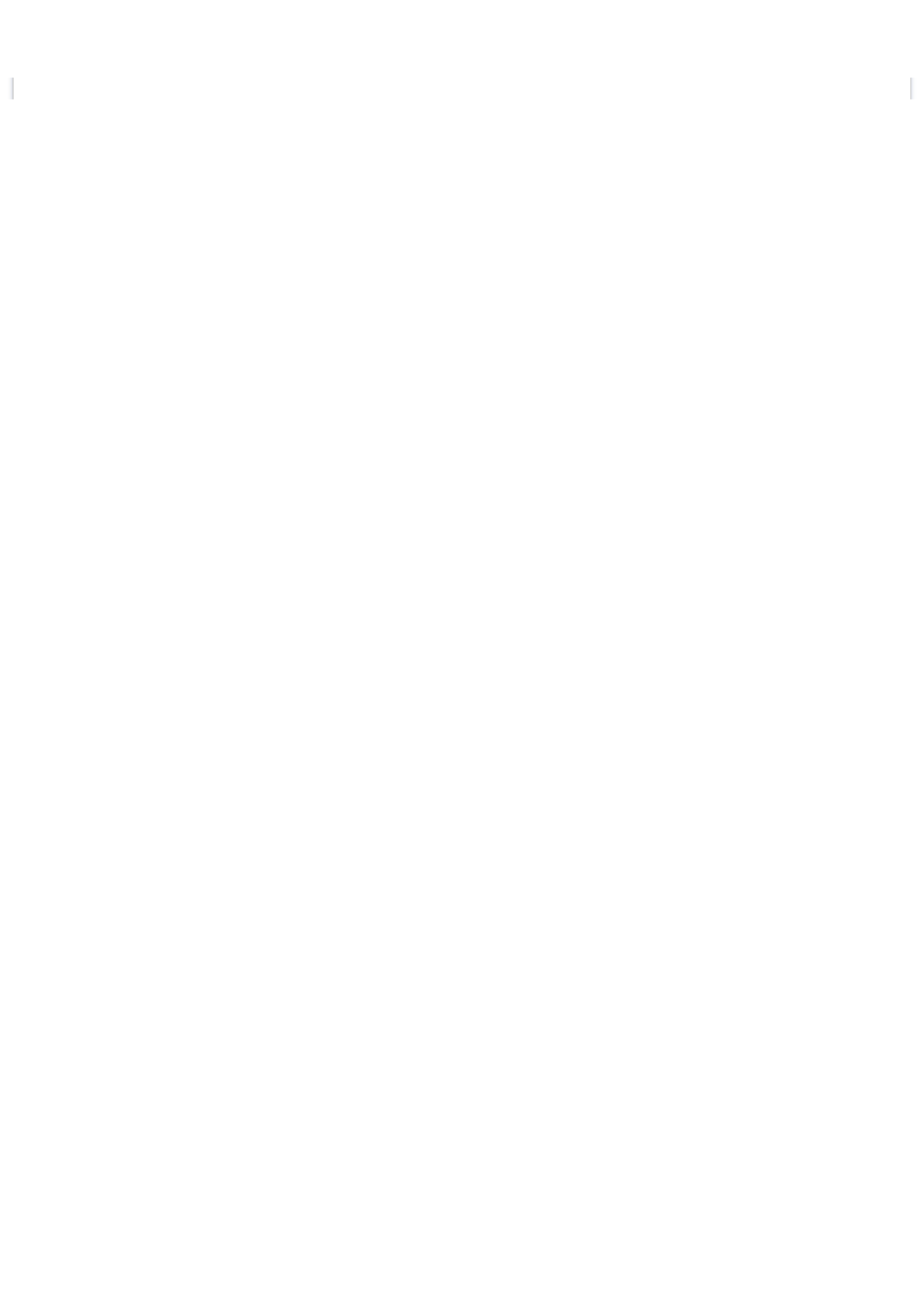### **3) SIGNIFICANT NON‐RECURRING ITEMS**

The Group presents certain items as non‐recurring and significant. These relate to items which, in management's judgement, need to be disclosed by virtue of their size or incidence in order to obtain a more meaningful understanding of the financial information. The amounts shown within significant non-recurring and other accounting items on the face of the Consolidated Statement of Comprehensive Income are shown in the table below:

|                                                      | <b>Unaudited</b> | Unaudited        |
|------------------------------------------------------|------------------|------------------|
|                                                      | 26 weeks ended   | 26 weeks ended   |
|                                                      | 29 December 2018 | 30 December 2017 |
|                                                      | £000             | £000             |
| Acquisition, restructuring and impairment costs      | (692)            | (9,683)          |
| Movement in fair value of foreign exchange contracts | 12               | 88               |
| Shown under Administrative expenses                  | (680)            | (9, 595)         |
| Unwinding of discount on deferred consideration      | (55)             |                  |
| Movement in fair value of swaps                      | (55)             | 11               |
| Shown under Finance expense                          | (110)            | 11               |

#### **4) SEGMENT INFORMATION**

Operating segments are identified on the basis of the internal reporting and decision making. The Group's Chief Operating Decision Maker is deemed to be the Board as it is primarily responsible for the allocation of resources to segments and the assessment of performance by segment. The Board assesses profit performance principally through adjusted profit measures consistent with those disclosed in the Annual Report and Accounts.

The UK Bakery segment manufactures and sells bakery products to UK grocery and food service sectors. It comprises six subsidiaries all of which manufacture and supply food products through the channels described above. These subsidiaries have been aggregated into one reportable segment as they share similar economic characteristics. The economic indicators considered are the nature of the products and production process, the type and class of customer, the method of distribution and the regulatory environment.

The Overseas segment procures and sells bakery products to European grocery and food service sectors. With the newly acquired Ultraeuropa business, Free From bakery products are manufactured in Poland and sold into the European markets.

The Company acquired Ultrapharm on 3 September 2018, the prior year financial results include those relating to the closed bakeries, the table below shows the like for like revenue.

|                        | <b>UK Bakerv</b>   |                          |                          | Overseas | <b>Total Group</b> |         |
|------------------------|--------------------|--------------------------|--------------------------|----------|--------------------|---------|
| Revenue                | H1 2017<br>H1 2018 |                          | H1 2018                  | H1 2017  | H1 2018            | H1 2017 |
|                        | £000               | £000                     | £000                     | £000     | £000               | £000    |
| Total                  | 133.453            | 140.512                  | 18.884                   | 17.275   | 152.337            | 157.787 |
| From acquired business | 3.467              | $\overline{\phantom{0}}$ | 2.991                    |          | 6.458              |         |
| From closed business   | 336                | 12.995                   | $\overline{\phantom{a}}$ |          | 336                | 12.995  |
| Like for like          | 129.650            | 127.517                  | 15.893                   | 17.275   | 145.543            | 144.792 |

| <b>Reportable Segments</b>                | 26 weeks to      | 26 weeks to      |
|-------------------------------------------|------------------|------------------|
|                                           | 29 December 2018 | 30 December 2017 |
|                                           | £000             | £000             |
|                                           | Total            | Total            |
| Revenue UK Bakery                         | 133,453          | 140,512          |
| Revenue Overseas                          | 18.884           | 17,275           |
| <b>Total revenue</b>                      | 152.337          | 157,787          |
| Adjusted operating profit UK Bakery       | 7,369            | 7,326            |
| Adjusted operating profit Overseas        | 1,298            | 1,202            |
| Adjusted operating profit Group           |                  | 179              |
| Total adjusted operating profit           | 8,667            | 8,707            |
| Significant non-recurring and other items | (680)            | (9,595)          |
| <b>Finance expense</b>                    | (502)            | (320)            |
| Share of losses of associates after tax   |                  | (11)             |
| <b>Profit before taxation</b>             | 7,485            | (1,219)          |

The Group has two customers (2017: two) which individually account for more than 10 per cent of the Group's total revenue. These customers account for 19 per cent and 13 per cent respectively. In the prior year these same two customers accounted for 18 per cent and 14 per cent respectively of the revenue in the six months to 30 December 2017. In addition to the Europe sales disclosed in Reportable Segments, the Group also made sales to European markets through UK based organisations.

### **5) SHARE BASED PAYMENTS**

The Group operates both approved and unapproved share option schemes. Following the adoption of IFRS2 'Share‐based payments' charges have been made to the Income Statement to reflect the calculated fair value of employee share options. The cost is calculated at the date of grant and is charged equally over the vesting period. The fair value is based on the best available estimate of the number of options expected to vest. The corresponding adjustment is made to reserves.

During the 26 weeks to 29 December 2018 no options were granted (H1 2017: 1,652,817). Administration costs include a charge in the prior year first six months of £122,000 in relation to the fair value of the newly awarded share options during that period.

### **6) FINANCE INCOME AND EXPENSES**

|                                             | <b>Unaudited</b><br>26 weeks | Unaudited<br>26 weeks | Audited<br>52 weeks |
|---------------------------------------------|------------------------------|-----------------------|---------------------|
|                                             | ended 29                     | ended 30              | ended               |
|                                             | <b>December</b>              | December              | 30 June             |
|                                             | 2018                         | 2017                  | 2018                |
|                                             | £'000                        | £'000                 | £'000               |
| Change in fair value of interest rate swaps | $\overline{\phantom{0}}$     | 11                    | 143                 |
| Interest on interest rate swap agreements   | 20                           |                       | 18                  |
| Bank interest receivable                    |                              |                       | 6                   |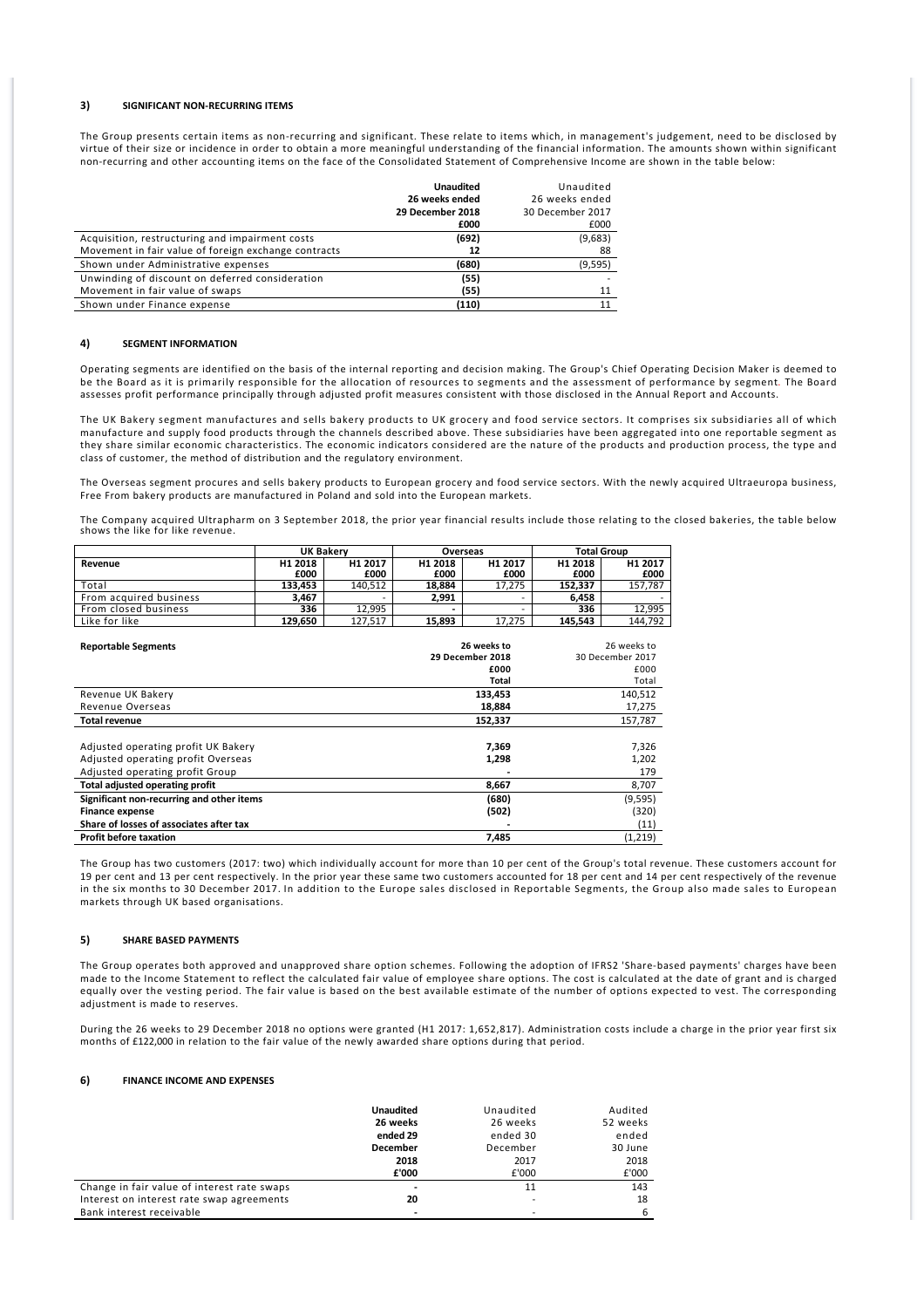| Finance income                                  | 20    | 11    | 167   |
|-------------------------------------------------|-------|-------|-------|
|                                                 |       |       |       |
| Net interest on net pension position            |       |       | (277) |
| Net bank interest payable                       | (412) | (318) | (638) |
| Charge on interest rate swaps                   |       | (13)  | (14)  |
| Unwinding of discount on deferred consideration | (55)  |       |       |
| Change in fair value of interest rate swaps     | (55)  |       |       |
| Finance expense                                 | (522) | 331)  | (929) |
|                                                 |       |       |       |
| Net finance expense                             | (502) | (320) | (762) |

The Group has one interest rate swap arrangement for £20.0 million for five years from 3 July 2017 at 0.455% maturing 3 July 2022 to hedge its risks associated with interest rate fluctuations.

These arrangements do not meet the conditions necessary for hedge accounting to be applied and, therefore, changes in their fair value are recognised<br>immediately in the income statement resulting in a charge of £55,000 (H1

## **7) EARNINGS PER ORDINARY SHARE (EPS)**

Basic earnings per share for the period is calculated on the basis of profit for the period after tax, divided by the weighted average number of shares in issue of 127,679,000 (30 December 2017: 127,467,000).

Basic diluted earnings per share for the period is calculated by adjusting the weighted average number of shares in issue to assume conversion of all potential dilutive ordinary shares, which for 29 December 2018 is 132,231,000 (30 December 2017: 131,942,000).

An adjusted earnings per share has also been calculated as, in the opinion of the Board, this will allow shareholders to gain a clearer understanding of the trading performance of the Group.

The adjusted earnings per share exclude amounts shown under significant and non‐recurring items in the Consolidated Statement of Comprehensive Income and exclude amortisation of intangibles.

|                                                                           |       |              | 26 weeks to    |             | 26 weeks to |
|---------------------------------------------------------------------------|-------|--------------|----------------|-------------|-------------|
|                                                                           |       | 31 Dec 2018  |                | 30 Dec 2017 |             |
| Profit                                                                    |       |              |                |             |             |
| Profit/(loss) attributable to equity holders of the                       |       |              |                |             |             |
| Company (basic)                                                           | £000  | 5,525        |                | (1, 810)    |             |
| Significant non-recurring and other items                                 | £000  | 643          |                | 7.893       |             |
| Amortisation of intangibles                                               | £000  | 307          |                | 269         |             |
| Numerator for adjusted earnings per share calculation<br>(adjusted basic) | £000  | 6.475        |                |             | 6,352       |
| <b>Shares</b>                                                             |       | <b>Basic</b> | <b>Diluted</b> | Basic       | Diluted     |
| Weighted average number of ordinary shares in                             |       |              |                |             |             |
| issue during the period                                                   | '000  | 127,679      | 127,679        | 127,467     | 127,467     |
| Dilutive effect of share options                                          | '000  |              | 4,552          |             | 4,475       |
|                                                                           |       | 127,679      | 132,231        | 127,467     | 131,942     |
| <b>Earnings per share</b>                                                 |       |              |                |             |             |
| Basic and diluted                                                         | Pence | 4.3          | 4.2            | (1.4)       | (1.4)       |
| Adjusted basic and adjusted diluted                                       | Pence | 5.1          | 4.9            | 5.0         | 4.8         |

### **8) ANALYSIS OF NET DEBT**

|                                                           | <b>Unaudited</b> | Unaudited   | Audited   |
|-----------------------------------------------------------|------------------|-------------|-----------|
|                                                           | 26 weeks         | 26 weeks    | 52 weeks  |
|                                                           | ended            | ended       | ended     |
|                                                           | 29 December      | 30 December | 30 June   |
|                                                           | 2018             | 2017        | 2018      |
|                                                           | £'000            | £'000       | £'000     |
| Net cash at bank                                          | 10,715           | 4,106       | 9,363     |
| Loans within one year                                     | (46, 772)        | (5, 437)    | (25,000)  |
| Loans after more than one year                            |                  | (4, 389)    |           |
| Invoice discounting within one year                       |                  | (10, 897)   |           |
| Asset finance within one year                             |                  | (24)        |           |
| Net bank debt excluding unamortised transaction costs     | (36,057)         | (16, 641)   | (15, 637) |
| Unamortised transaction costs:                            |                  |             |           |
| within one year                                           | 281              | 43          | 315       |
| more than one year                                        |                  | 36          |           |
| <b>Total unamortised transaction costs</b>                | 281              | 79          | 315       |
| Bank debt net of unamortised transaction costs within one | (35, 776)        | (12, 209)   | (15, 322) |
| year                                                      |                  |             |           |
| Bank debt net of unamortised transaction costs more than  |                  | (4, 353)    |           |
| one year                                                  |                  |             |           |
| Bank debt net of unamortised transaction costs            | (35, 776)        | (16, 562)   | (15, 322) |

### **9) SHARE CAPITAL**

No shares were issued during the period or the comparative prior year period.

At 29 December 2018 2,704,030 shares (H1 2017: 2,704,030) were held by the Finsbury Food Group Plc Employee Benefit Trust.